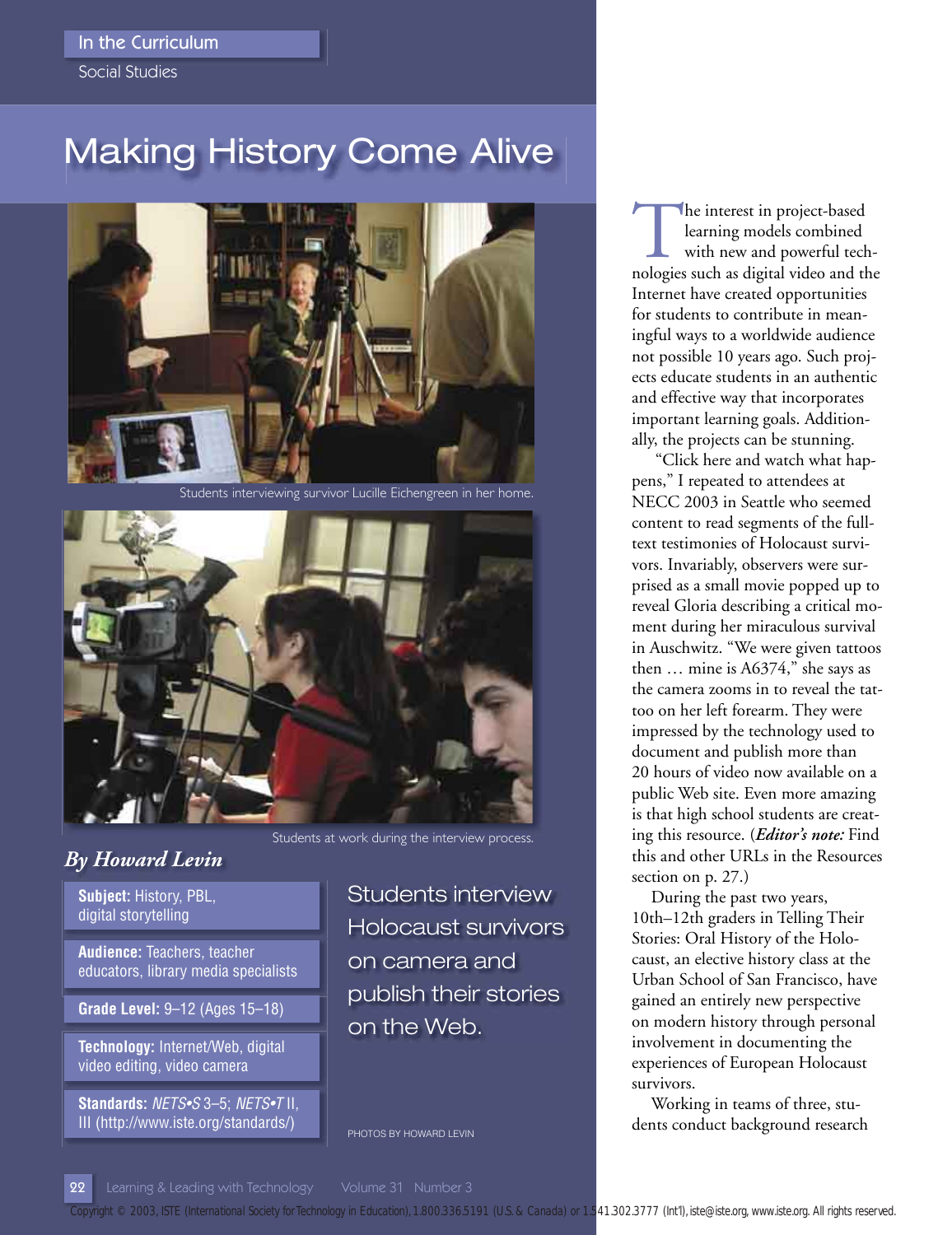and prepare interview questions. They travel to each survivor's home, set up a professional-style mobile digital video studio, and conduct a two-hour interview. Students then transcribe each interview into a full-text transcript using the digital video files transferred to their personal laptops. Finally, they edit the digital video files into hundreds of mini-movies directly corresponding to the text. The result of their work is a public Web site containing the interviews, complete with full-text, video, and audio. *Telling Their Stories: Oral History of the Holocaust* currently contains 12 interviews of six different survivors and refugees. The Holocaust is the first topic among several to be explored in the coming years to the ever-expanding *Oral History Archives Project* housed at the Urban School, a small independent high school located in the heart of the historic Haight-Ashbury neighborhood of San Francisco.

While expanding students' depth of understanding of the Holocaust, the project provides a public service through the publication of their interviews. It directly addresses part of the Urban School's mission of extending our reach to the community by meaningful engagement with the world outside the classroom.

#### **Background**

I first conceived of the course and broader Web project several years ago after serving as an interviewer for the

While expanding students' depth of understanding of the Holocaust, the project provides a public service through the publication of their interviews. It directly addresses part of the Urban School's mission of extending our reach to the community by meaningful engagement with the world outside the classroom.

Survivors of the Shoah Visual History Foundation, a Steven Spielberg– funded project through which thousands of survivors throughout the world have been interviewed. Although impressed with their incredible scope, superb training models, and ground-breaking use of digital technologies, I was frustrated with the lack of public access to the interviews, which are only viewable at a handful of museums and research centers.

My colleague in the project is Deborah Dent-Samaké, history teacher at Urban. Last year, Deborah completed the three-day intensive Morrissey Oral History Workshop in preparation for the course. Several years ago, she received a teaching fellowship to attend a course at the U.S. Holocaust Museum in Washington, D.C. Deborah handles the course organization and curriculum, as well as trains and assesses students in both the background history and oral history techniques. I manage the technology directions, travel with each team for the onsite interviews, and oversee the Web site development.

 "History is usually taught," explains Deborah. "It is the opposite for students to discover history through people who have lived through it. At first, students want to ask about the experience of the Holocaust. They don't always see solutions to grief, death, or love. By the end, they ask compelling questions. They talk and take risks.

 "I saw that the students were fearful initially. They thought they might cry during the interviews. But quickly they realized that the survivor's stories were sad but important. The respect for these people and the connections they made helped them deal with their emotions," said Deborah. "They became a real part of the experience and focused on the survival aspect. All of the survivors worked hard to convey to the students that they loved life. They had strong personalities." (*Editor's note:* For more on how the project affected participants, see Stories about Getting Stories on p. 25.)

The course is a model of integrating technology into the curriculum, the guiding principle for computer use at Urban. Students access their homework and post reflective journal entries online. They share their research and questions online, as well as access the work of previous years' students. Students and survivors get to

In most cases, this requires teachers to have the patience and confidence to allow their students to figure out often-complex applications on their own.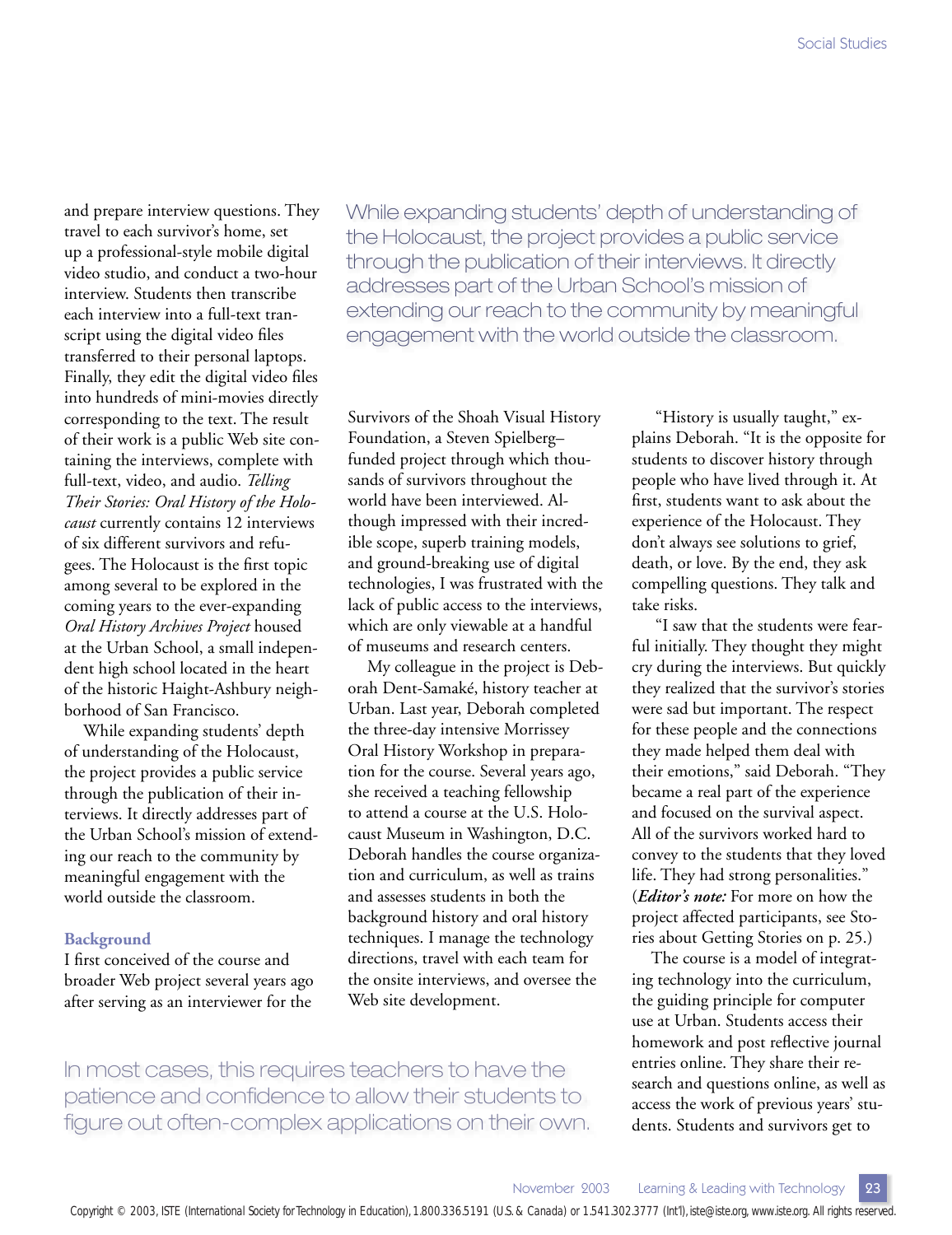### Social Studies

know each other in such an intimate retelling of history; some continue to correspond with one another online. The technology tools enhance collaboration among and between the students, the teams, and the instructors. Students are learning to digitize and edit video so that their interview work can be shared with a worldwide audience. This is an educator's dream come true.

This year, students returned to the same six survivors' homes for followup interviews. They carefully studied last year's interviews and developed dozens of follow-up questions, helping to fill out complex stories of survival and escape. They used the material gathered from last year's class as the basis for much of their learning and preparation. The new text and video segments will be inserted into the original interviews to provide a more complete story.

### **Technology**

Our project was supported by a \$2,500 grant from the Morris Stuhlsaft Foundation, a private educational foundation, and an additional \$500 donation from an intrigued parent. This money purchased all the necessary equipment, including a professional-level Canon GL1 video camera, tripod, high-quality lavaliere microphone, lighting equipment (a light, umbrella, reflector card, and stands), a removable high-capacity hard drive system, and a large supply of mini-DV tapes. The actual Web site is running on an older PC that otherwise would have been retired.

Our students' work provides valuable primary source material for students and researchers throughout the world. They are crossing the boundary of "learner" to "contributor." Their work has real meaning beyond the classroom, a concept I've dubbed authentic doing.

Similar projects can easily be downsized using a simple digital video camera.

At Urban, all students receive their own Apple iBook laptop computer. (*Editor's note:* Look for an article on Urban's laptop program in an upcoming issue of *L&L.*) This has been a key to the project's success. Students use our online communication software (FirstClass) to access assignments, keep track of the complicated production schedule, to submit homework, and to collaborate in their research and projection teams. Although similar projects could use school labs, our take-home laptop program enables students to complete the bulk of the most time consuming processes—such as transcribing all the interviews—at home instead of consuming class time, which instead is reserved for direct instruction and team collaboration.

Laptops are used for all aspects of pre- and post-production. After compressing all the captured digital video into small QuickTime files using Discreet's Cleaner, I burn CDs so students can load the complete interview files onto their laptops; each two-hour interview becomes a relatively small

Although similar projects could use school labs, our take-home laptop program enables students to complete the bulk of the most time consuming processes—such as transcribing all the interviews—at home instead of consuming class time, which instead is reserved for direct instruction and team collaboration.

100 MB file. Each team divides the interview into equal portions, and students transcribe their assigned segments using Listen & Type, one of many audio transcription programs available as shareware. Students then use Apple's QuickTime Pro to create the hundreds of approximately one minute "movie" files. This is a relatively simple process and requires no technical expertise but instead challenges students to struggle with the text to find natural segments. Apple's iMovie does not allow for this type of cut and paste processing of multiple files and therefore was not used other than to capture video.

Students then paste their transcribed text into blank Dreamweaver files and hyperlink each segment of text to its corresponding QuickTime movie. The technology tasks are very simple, although time consuming. Students use the online directions I created for the various steps with very little direct instruction. (Read these on the Telling Stories Web site under About/Production Guides.) The project team approach helps facilitate this as they seek each other's help when directions are confusing. I compile all the segments and add in final formatting for the Web site. Parent volunteers listen and proofread all transcripts for accuracy and spelling prior to inclusion on the Web site.

### **Implications for Teaching and Learning**

Telling Their Stories is meant to be a model course where technology use is seamlessly integrated into the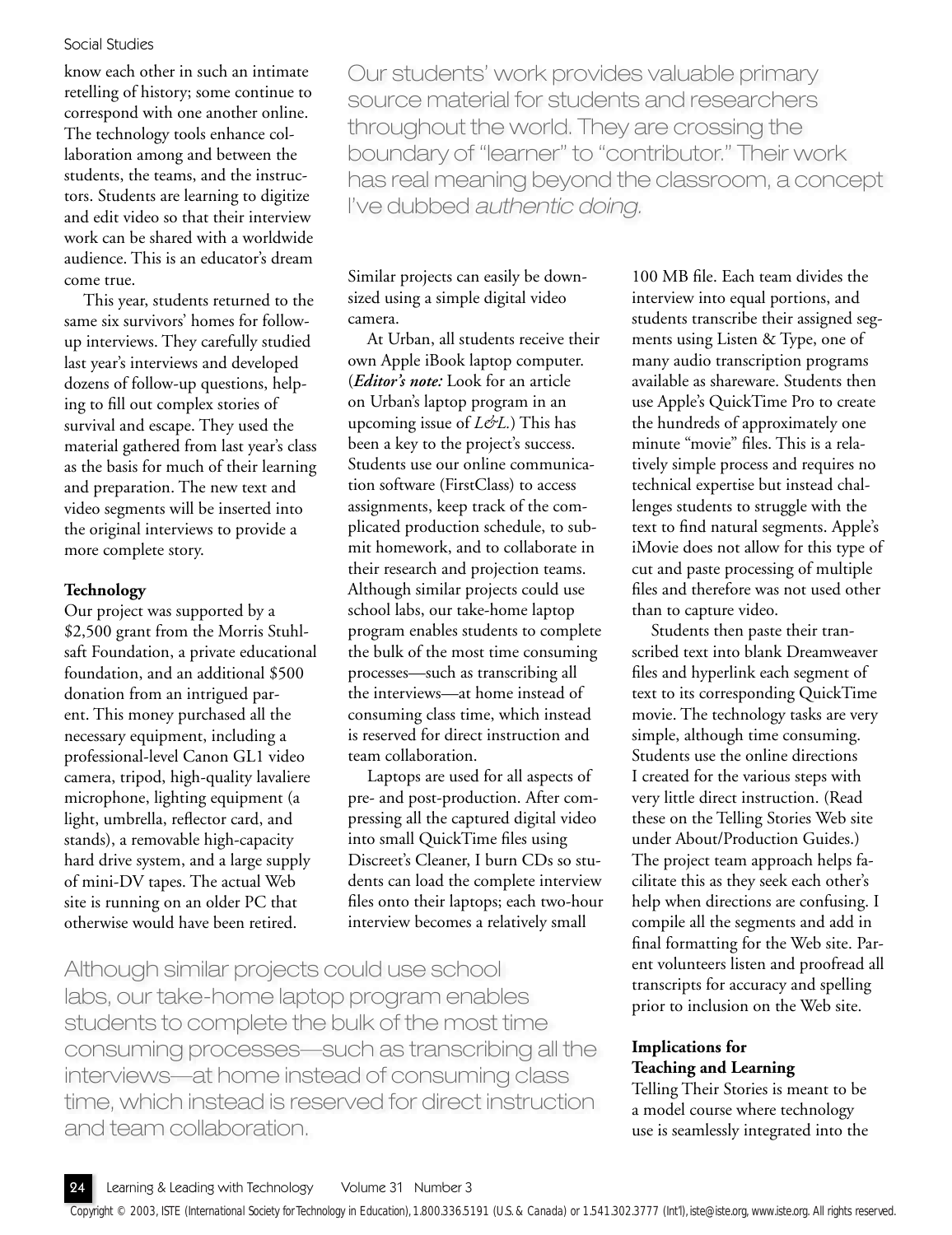# Stories about Getting Stories

A few reflections from parents and students on the Telling Their Stories project.



Holocaust survivor Max Garcia tells his story.

Thank you so much for taking time out of your busy schedule to speak with us. It was truly an inspiration. Your words were extraordinarily powerful and compelling. I can't imagine the strength it takes to tell your story; however, you said every word fearlessly. I learned so much from both your experiences and how you dealt with them. Thank you for being so gracious, giving us lunch, and most of all, thank you for embedding a knowledge that I could not have gotten anywhere else. ... listening to your experiences, it seemed unreal that a man could survive such atrocities. You are truly a survivor! Every single person alive today should hear your story and learn from it. Thank you for allowing me this privilege. *—Marisa, student interviewer* 

I felt very touched throughout the interview. It seems like every emotion that I know went through me. To name a few: sympathy, compassion, anger, and sadness.

*—Matthew, student interviewer* 

I felt slightly nervous at first, because I did not know if my questions were the right ones, or if I would be able to come up with others as the interview progressed. However, I grew more comfortable after the interview started. … I thought it was wonderful that he came and spoke with us. Because of what he endured, I mostly felt sad this afternoon, but he also projected a feeling of hope in spite of all his suffering.

*—Camila, student interviewer* 

Honestly, it made me feel like a bit of a brat. After this interview, every time I argue with my parents, it makes me feel like a villain. This experience has not 'changed' me but has given me a better perspective of history and human compassion; that I should have more compassion, and always strive for that.

*—Michelle, student interviewer*

This is the best-conceived oral history class I have seen. I cannot imagine a more valuable educational experience for students. The Web site is a tremendous resource for people interested in the Holocaust and for other educators. I could not imagine a more successful oral history. It is a terrific accomplishment.

I am particularly impressed by being able to see and hear the narrators tell their stories, while reading the text. I also like the question-andanswer of high school students and survivors … it is moving.

I think it makes a terrific educational contribution, too. It is remarkable that something like this could emerge out of a high school history class, and the site explains just how that came to be. I like the description of the course and the explication of the methodology and the listing of support institutions. I am confident you will receive a lot of interest from other teachers who will find it an invaluable resource. Please accept my heartfelt admiration and appreciation. *—Kenneth L. Kann, one of fi ve parent volunteers who proofread hours of testimony. He is also author of* Comrades and Chicken Ranchers: The Story of a California Jewish Community.

The information didn't necessarily make me feel uncomfortable; it was more like a feeling of disbelief. The epiphany of that emotion was when he showed us his tattoo. Although you told us he might, it was an indescribable, intense rush of emotions when we saw those numbers. The Holocaust felt really distant and unreal to me previous to the interview, because I am not Jewish and my family was not directly affected by the Holocaust, but this interview definitely made the Holocaust a lot more personal.

*—Sophie, student interviewer*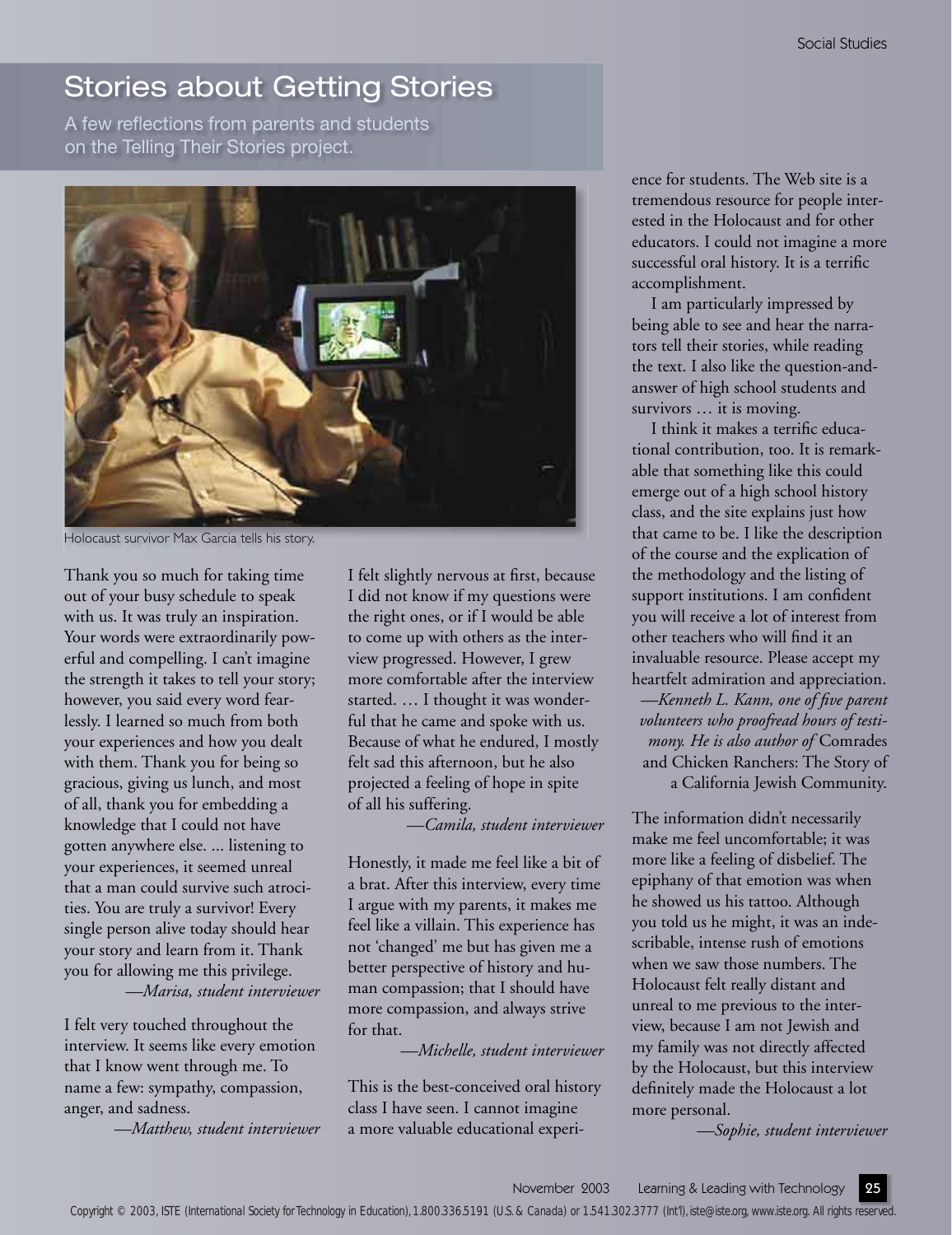

Eve Myers '05, Matt Burkhead '05, Whitney Redd '05, and survivor Gloria Hollander Lyon.

curriculum. At Urban, by design we have no computer skills classes; rather, students learn to use the tools appropriate to the learning situation. This is happening throughout our school but is most obvious in Telling Their Stories. In most cases, this requires teachers to have the patience and confidence to allow their students to figure out often-complex applications on their own. Again, this is dramatically enhanced in a project-based, production-team styled course such as Telling Their Stories.

The use of technology in a course can completely change the nature of what teachers and students can do. Our students' work provides valuable primary source material for students and researchers throughout the world. They are crossing the boundary of "learner" to "contributor." Their work has real meaning beyond the classroom, a concept I've dubbed *authentic doing.* Students are not merely modeling and practicing techniques used by professionals; they are completing work that is being used by others throughout the world. The Internet and digital technologies that enable worldwide publishing can provide opportunities for teachers to design their own projects that directly contribute to communities outside their schools. Documenting oral histories is but one example.

Educators need to take several considerations into account before embarking on a similar project.

*Choose the Topic Carefully.* First and foremost is to choose an initial topic that you and others will be passionate about. Take into account the

The interest in project-based learning models combined with new and powerful technologies such as digital video and the Internet has created opportunities for students to contribute in meaningful ways to a worldwide audience not possible 10 years ago.

ethnicities of the community you live in and the stories that connect to history lessons. The students may have grandparents or friends who can serve as interview subjects. Any similar project will require extra hours of organization, phone calling, technical learning, and curricular innovations. The more unique the goal, the more public the purpose, and the more compelling the stories, the easier it will be to motivate all the collaborators, students, teachers, and the interview subjects themselves. Our project interviewing and publishing Holocaust survivor stories generated tremendous motivation and passion for all involved.

### Set Aside Sufficient Time. Our

project consumed the equivalent of a semester-long course. Also, Urban's block schedule provided a two-andone-half hour class once per week, enabling time for in-depth interviews at survivor's homes. Projects can be downsized by conducting all interviews at the school and narrowing the scope of the topic to shorten interviews. You can look for grants to support summer planning for such a project, or better yet, you can propose a new elective course devoted to the broader topic, which in our case is oral history.

*Keep the Technology Simple.* For example, we used a single camera on a tripod, a single light with reflector card, and a single lavaliere microphone to pick up only the survivor's voice. At every step, we considered more elaborate options that we fortunately rejected. In fact, successful projects can be completed with a simple camera on a tripod—no lights, no external microphone, and no external hard drives. More information about equipment as well as suggestions about simplifying alternative projects is available on the Web site.

And finally, find partners with whom to collaborate. In most cases,